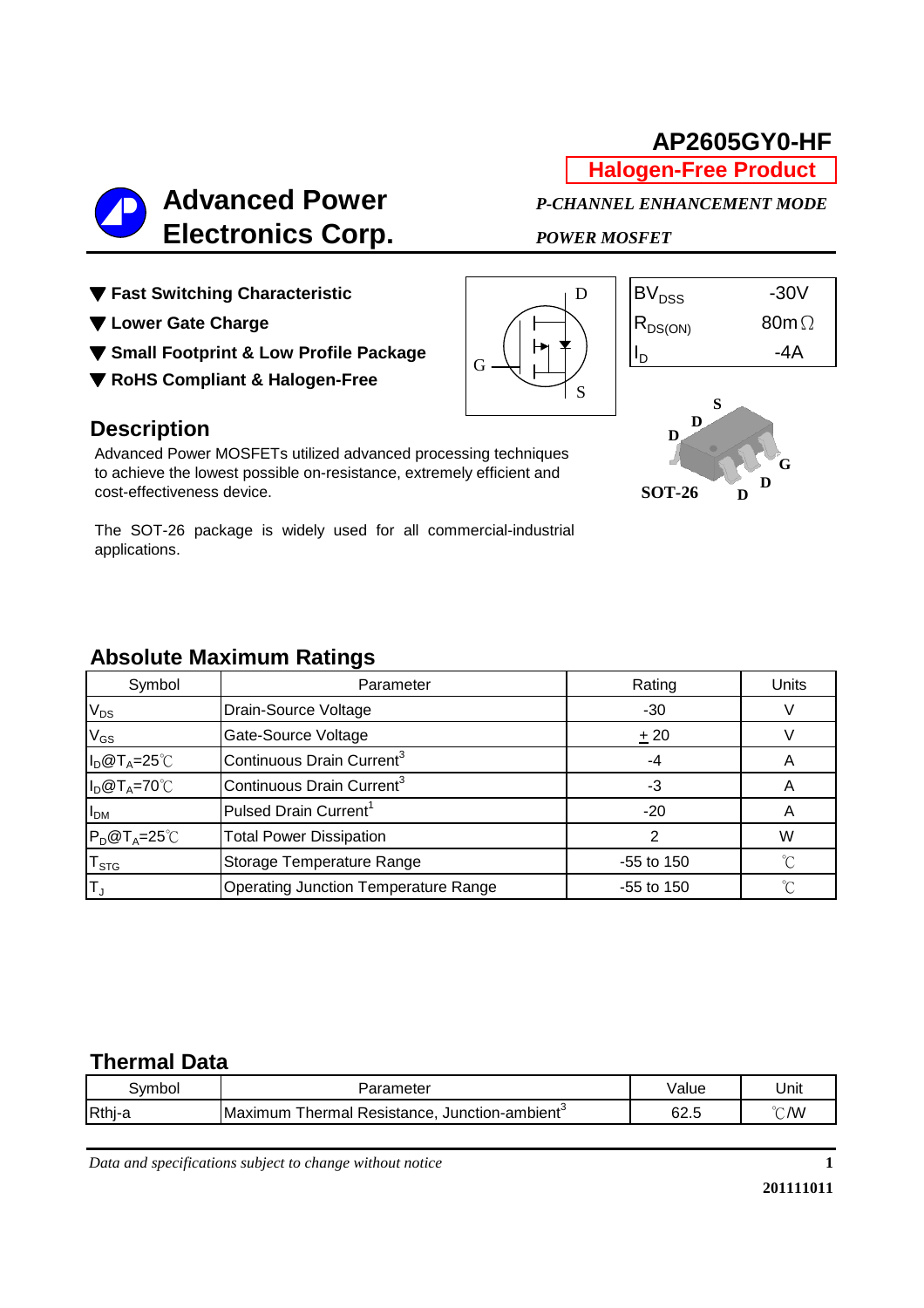# **AP2605GY0-HF**



# **Electrical Characteristics@Tj=25<sup>o</sup>C(unless otherwise specified)**

| Symbol                    | Parameter                                      | <b>Test Conditions</b>                                    | Min.  | Typ. | Max.                     | Units     |
|---------------------------|------------------------------------------------|-----------------------------------------------------------|-------|------|--------------------------|-----------|
| BV <sub>DSS</sub>         | Drain-Source Breakdown Voltage                 | V <sub>GS</sub> =0V, I <sub>D</sub> =-250uA               | $-30$ |      |                          | $\vee$    |
| $R_{DS(ON)}$              | Static Drain-Source On-Resistance <sup>2</sup> | $V_{GS}$ =-10V, $I_{D}$ =-4A                              |       |      | 80                       | $m\Omega$ |
|                           |                                                | $V_{GS}$ =-4.5V, I <sub>D</sub> =-3A                      |       |      | 120                      | $m\Omega$ |
| $V_{GS(th)}$              | Gate Threshold Voltage                         | V <sub>DS</sub> =V <sub>GS</sub> , I <sub>D</sub> =-250uA | $-1$  |      | $-3$                     | $\vee$    |
| $g_{fs}$                  | <b>Forward Transconductance</b>                | $V_{DS}$ =-10V, I <sub>D</sub> =-3A                       |       | 8.6  |                          | S         |
| $I_{\text{DSS}}$          | Drain-Source Leakage Current                   | $V_{DS}$ =-24V, $V_{GS}$ =0V                              |       |      | $-10$                    | uA        |
| $I_{GSS}$                 | Gate-Source Leakage                            | $V_{GS} = +20V$ , $V_{DS} = 0V$                           |       |      | $+100$                   | nA        |
| $\mathsf{Q}_{\mathsf{g}}$ | <b>Total Gate Charge</b>                       | $ID=-4A$                                                  |       | 6.5  | 10.4                     | nC        |
| $Q_{gs}$                  | Gate-Source Charge                             | $V_{DS}$ =-15V                                            |       | 1.6  | $\blacksquare$           | nC        |
| $\mathbf{Q}_{\text{gd}}$  | Gate-Drain ("Miller") Charge                   | $V_{GS} = -4.5V$                                          |       | 3    | $\overline{\phantom{0}}$ | nC        |
| $t_{d(on)}$               | Turn-on Delay Time                             | $V_{DS}$ =-15V                                            | ۰     | 8    | ٠                        | ns        |
| t,                        | <b>Rise Time</b>                               | $ID=-1A$                                                  |       | 6.5  | ٠                        | ns        |
| $t_{d{\rm (off)}}$        | Turn-off Delay Time                            | $R_G=3.3\Omega$                                           |       | 20   | ٠                        | ns        |
| $t_f$                     | <b>Fall Time</b>                               | $V_{GS} = -10V$                                           |       | 7.5  | $\blacksquare$           | ns        |
| $C_{\text{iss}}$          | Input Capacitance                              | $V_{GS} = 0V$                                             |       | 550  | $\blacksquare$           | pF        |
| $C_{\rm oss}$             | <b>Output Capacitance</b>                      | $V_{DS}$ =-15V                                            |       | 95   | ٠                        | pF        |
| $C_{\text{rss}}$          | Reverse Transfer Capacitance                   | $f=1.0MHz$                                                |       | 85   | Ξ.                       | рF        |
| $R_{g}$                   | Gate Resistance                                | $f=1.0MHz$                                                |       | 5.2  | 10.4                     | Ω         |

## **Source-Drain Diode**

| Symbol     | Parameter                       | <b>Test Conditions</b> | Min. | Тур. | Max. | Units |
|------------|---------------------------------|------------------------|------|------|------|-------|
| $V_{SD}$   | Forward On Voltage <sup>2</sup> | $IS=-1.6A, VGS=0V$     |      |      |      |       |
| $ t_{rr} $ | Reverse Recovery Time           | $IS=-4A, VGS=0V,$      |      | 18   |      | ns    |
| $Q_{rr}$   | <b>Reverse Recovery Charge</b>  | $dl/dt = 100A/\mu s$   |      |      |      | nC    |

### **Notes:**

1.Pulse width limited by Max. junction temperature.

2.Pulse test

3.Surface mounted on 1 in<sup>2</sup> copper pad of FR4 board ; 156℃/W when mounted on min. copper pad.

THIS PRODUCT IS SENSITIVE TO ELECTROSTATIC DISCHARGE, PLEASE HANDLE WITH CAUTION. USE OF THIS PRODUCT AS A CRITICAL COMPONENT IN LIFE SUPPORT OR OTHER SIMILAR SYSTEMS IS NOT AUTHORIZED. APEC DOES NOT ASSUME ANY LIABILITY ARISING OUT OF THE APPLICATION OR USE OF ANY PRODUCT OR CIRCUIT DESCRIBED HEREIN; NEITHER DOES IT CONVEY ANY LICENSE UNDER ITS PATENT RIGHTS, NOR THE RIGHTS OF OTHERS. APEC RESERVES THE RIGHT TO MAKE CHANGES WITHOUT FURTHER NOTICE TO ANY PRODUCTS HEREIN TO IMPROVE RELIABILITY, FUNCTION OR DESIGN.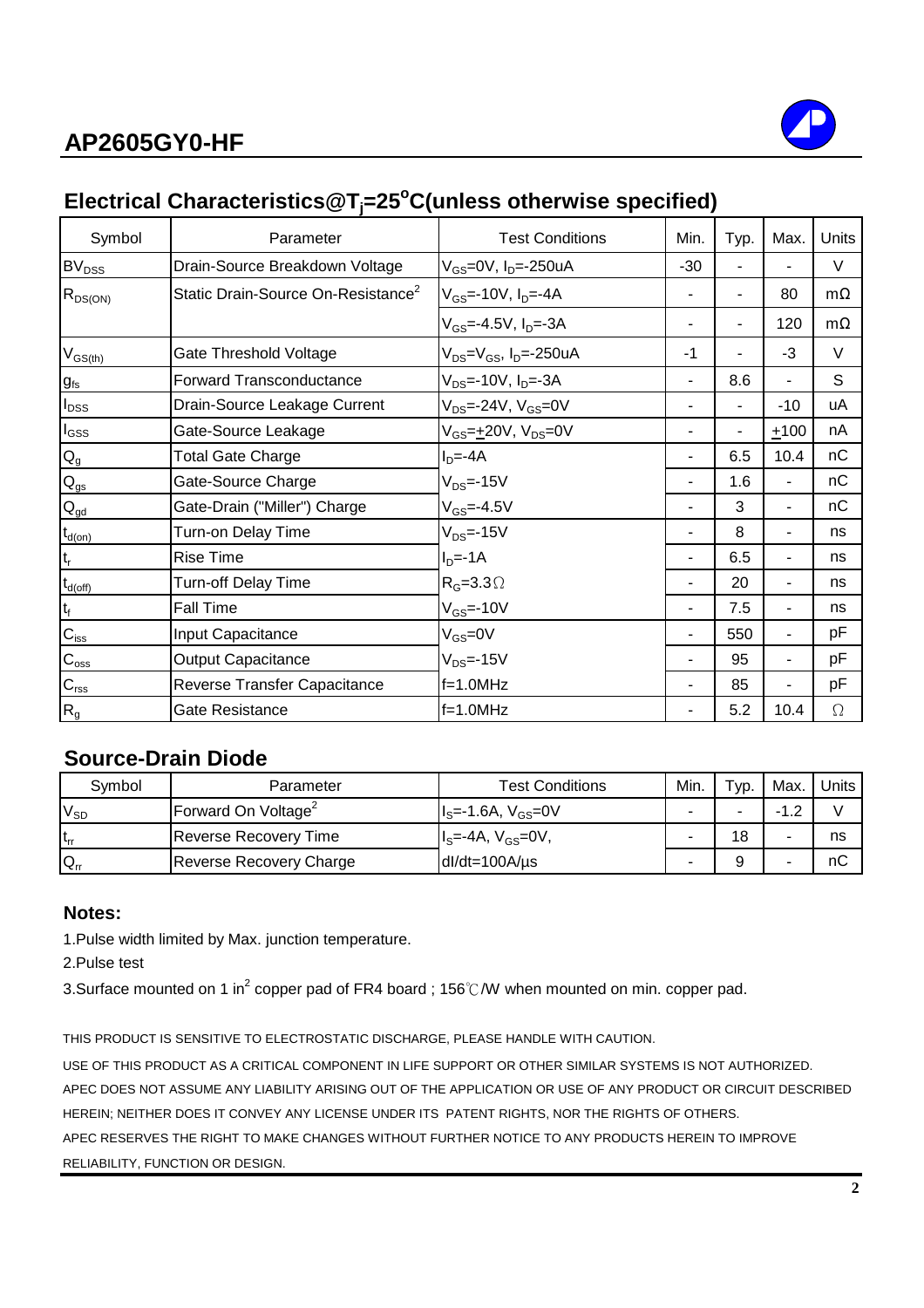## **AP2605GY0-HF**





 **Fig 3. On-Resistance v.s. Gate Voltage Fig 4. Normalized On-Resistance**





 **Fig 1. Typical Output Characteristics Fig 2. Typical Output Characteristics**



 **v.s. Junction Temperature**



Fig 5. Forward Characteristic of Fig 6. Gate Threshold Voltage v.s. **Reverse Diode Junction Temperature**